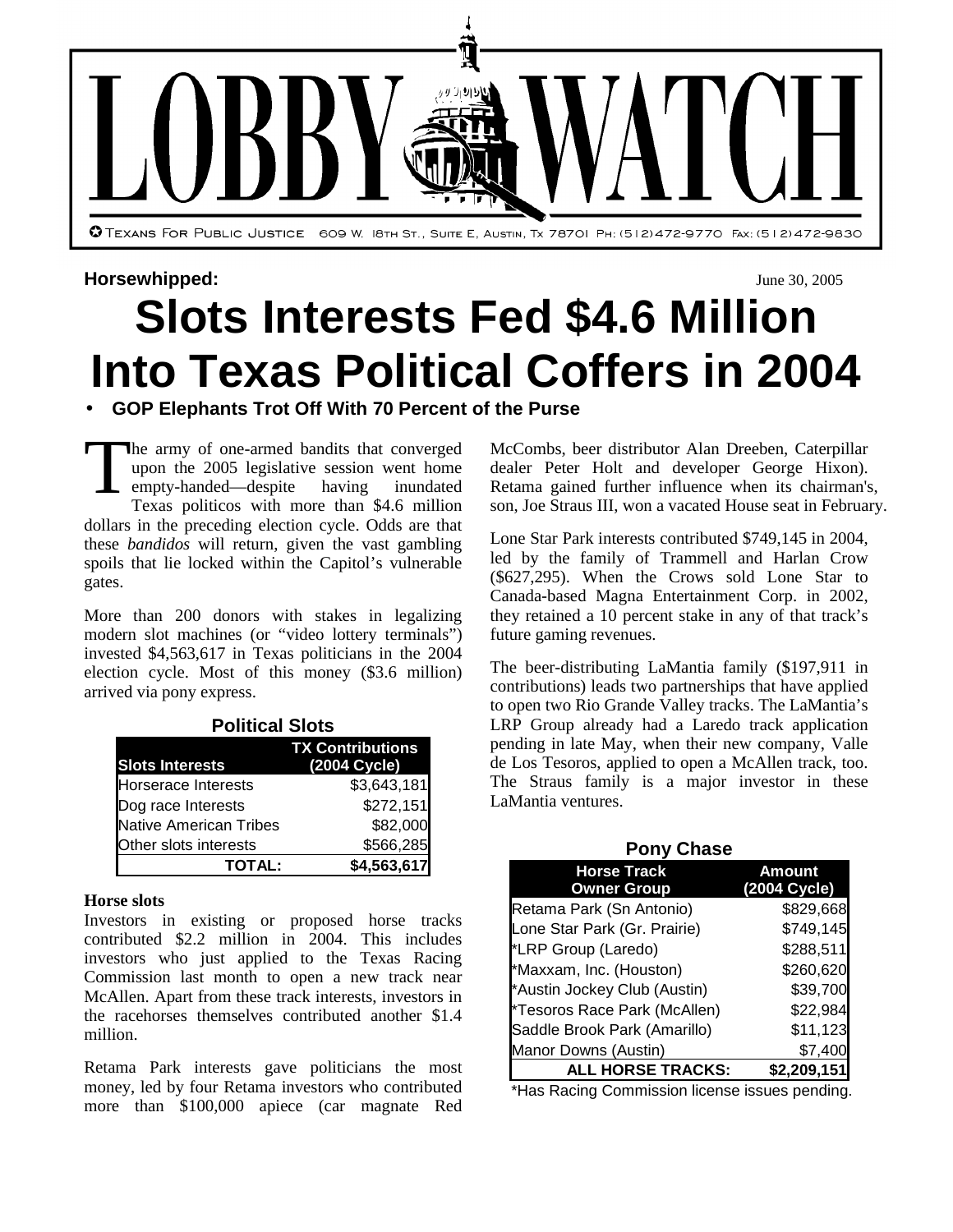|                                        |                        |                           | <b>Amount</b> |
|----------------------------------------|------------------------|---------------------------|---------------|
| <b>Contributor</b>                     | <b>City</b>            | <b>Primary Slots Link</b> | ('04 Cycle)   |
| Robert McNair, Jr.                     | Houston                | Horse breeding            | \$664,792     |
| <b>Harlan Crow</b>                     | Dallas                 | Lone Star Park            | \$508,327     |
| Maxxam, Inc. PAC                       | Houston                | Sam Houston Race Park     | \$254,750     |
| <b>Big City Capital, LLC</b>           | Houston                | Lobbying for slots        | \$212,750     |
| Robert/Gordon Johnson                  | Austin                 | <b>Gulf Greyhound</b>     | \$188,814     |
| <b>Bobby Cox</b>                       | <b>Fort Worth</b>      | Horse breeding            | \$186,000     |
| Landry's Restaurants PAC               | Houston                | Landry's/Golden Nugget    | \$168,379     |
| B.J. 'Red' McCombs                     | San Antonio            | Retama                    | \$160,116     |
| Alan W. Dreeben                        | Schertz                | Retama                    | \$129,409     |
| Peter Holt                             | <b>Blanco</b>          | Retama                    | \$118,014     |
| George Hixon                           | San Antonio            | Retama                    | \$107,000     |
| Greg LaMantia                          | <b>McAllen</b>         | <b>LRP Group</b>          | \$93,730      |
| <b>Trammell Crow</b>                   | Dallas                 | Lone Star Park            | \$88,250      |
| <b>Mike Rutherford</b>                 | Houston                | Horse breeding            | \$82,831      |
| Joe LaMantia                           | McAllen                | <b>LRP Group</b>          | \$74,631      |
| <b>Gordon Graves</b>                   | Austin                 | <b>MultiMedia Games</b>   | \$64,000      |
| Melissa Jones                          | Austin                 | Horse breeding            | \$63,532      |
| <b>Robert Kaminski</b>                 | Dallas                 | Lone Star Park            | \$62,000      |
| Alabama-Coushatta                      | Livingston             | Alabama-Coushatta         | \$59,500      |
| <b>Larry Martin</b>                    | Houston                | <b>LRP Group</b>          | \$59,100      |
| <b>TX Thoroughbred Breeders Austin</b> |                        | Horse breeding            | \$58,300      |
| Corey Johnsen                          | <b>Euless</b>          | Lone Star Park            | \$45,500      |
| <b>Helen Kleberg Groves</b>            | San Antonio            | Retama                    | \$45,000      |
| <b>TX Quarter Horse Assn</b>           | Austin                 | Horse breeding            | \$40,435      |
| Tilman Fertitta                        | Houston                | Landry's/Golden Nugget    | \$39,700      |
| <b>James Helzer</b>                    | Arlington              | Horse breeding            | \$38,525      |
| <b>Gerald Ford</b>                     | Dallas                 | Horse breeding            | \$37,600      |
| Joan Kelleher                          | San Antonio            | Retama                    | \$32,750      |
| <b>Christopher Hall</b>                | Miami Shores LRP Group |                           | \$26,250      |
| Joe Straus, Jr.                        | San Antonio            | Retama                    | \$25,575      |

### **Top Contributors With Slots Links**

Maxxam, Inc., which controls the Sam Houston and Valley race parks, is competing against LRP Group for a Laredo franchise. A 2002 memo produced by Tom DeLay's Texans for a Republican Majority PAC (TRMPAC) recorded a \$5,000 pledge from Maxxam CEO Charles Hurwitz along with a note on Hurwitz's agenda: "Horseracing, #1." Maxxam's PAC sunk \$254,750 into Texas' 2004 elections, posting the fastest growth rate of any large PAC in the state.

Retama CEO Bryan Brown is a lead investor in the Austin Jockey Club with Fort Worth magnate Holt Hickman (\$12,700 in contributions) and Pflugerville developer Tim Timmerman (\$12,000). The Austin Jockey Club wanted to build a track in Pflugerville before local voters ran them out of town earlier this year. This rout was a victory for Manor Downs (\$7,400 in contributions), which operates a nearby track.

Drew Alexander (\$10,823 in contributions) heads Saddle Brook Park, which is not currently exercising its Amarillo track license. Son Drew Alexander II who has managed the bar at Las Vegas' Golden Nugget Casino—sits on Saddle Brook's board.

#### **Other slots**

Some of the top contributors linked to Texas' two greyhound tracks are better known for jockeying lawmakers. Lobbyist Nick Kralj (\$11,618) owns a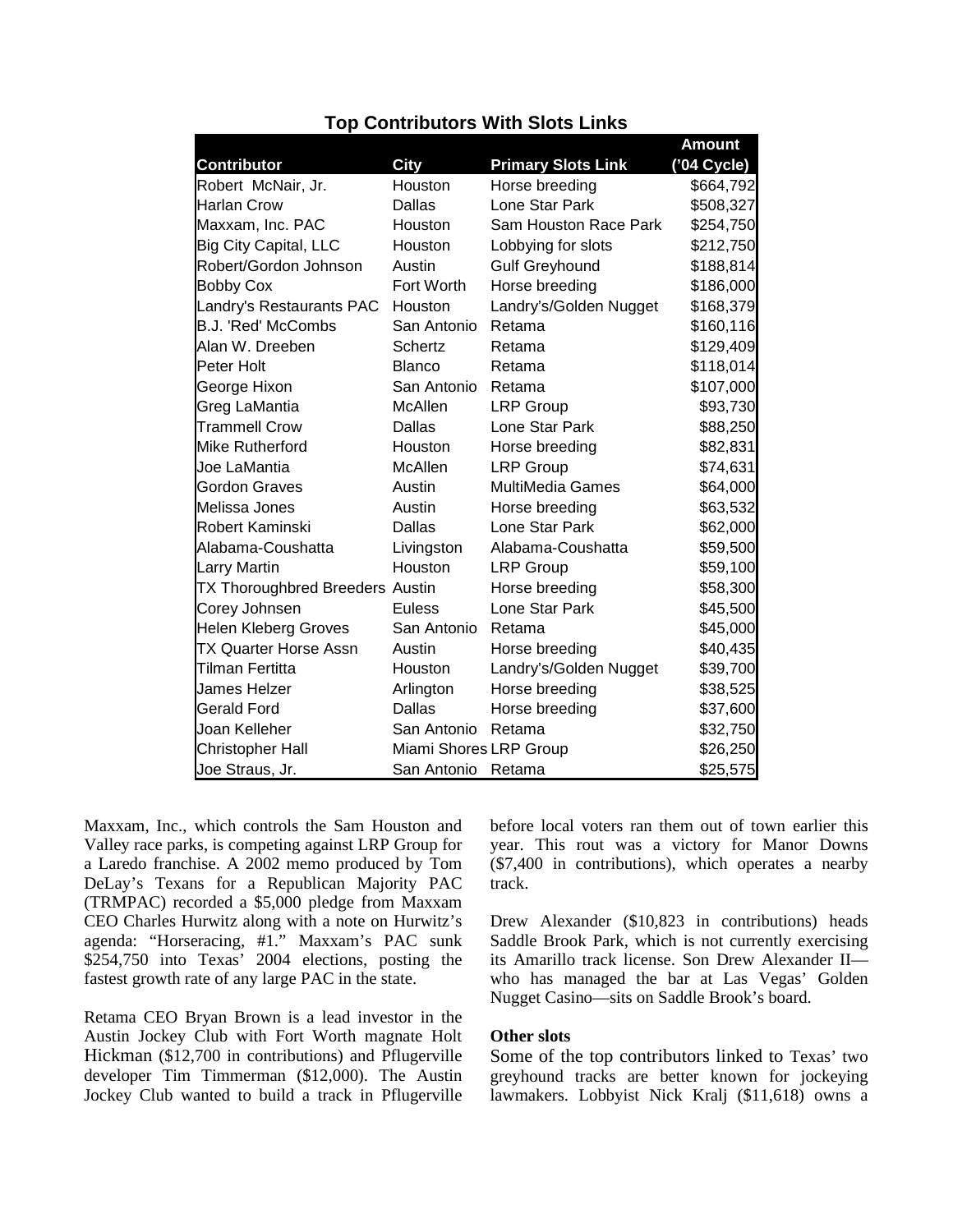stake in Corpus Christi Greyhound; the family and firm of lobbyist Robert E. Johnson (\$188,814) own shares in Gulf Greyhound.

The Tigua and Alabama-Coushatta tribes (contributing a total of \$82,000) view slots as an entrée back into gambling after the state shuttered their casinos.<sup>[1](#page-3-0)</sup> Embattled lobbyist Jack Abramoff worked for the Louisiana Coushatta, which opposed competition from Texas casinos. The Associated Press recently reported that a DeLay aide got Abramoff to redirect the \$55,000 that the Louisiana Coushatta contributed to DeLay PACs— including TRMPAC—in 2002. Abramoff directed the tribe to redirect this money to GOP-friendly groups to prevent DeLay's PACs from having to disclose these gambling ties.

Still other donors with broad gambling interests dropped \$566,285 in Texas' 2004 election cycle, led by Landry's Restaurants and Big City Capital. Houston-based Landry's recently bought the Golden Nugget Casino and reportedly wants to develop casinos closer to home. Big City hired one of 2005's top slots lobby teams. Owner Billy Bob Barnett dabbled in Vegas casino ventures after selling his Billy Bob's nightclub to track investor Holt Hickman.

#### **Political slots**

Slots interests bet 70 percent of their total political purse on Republican PACs and candidates (\$3.2 million). Meanwhile Democrats got 13 percent of all slots money (\$580,105), with the remainder going to ostensibly non-partisan PACs.

| <b>Party Slots</b> |                       |      |  |  |
|--------------------|-----------------------|------|--|--|
| <b>Slot-Money</b>  | Amount Share of       |      |  |  |
| <b>Recipients</b>  | ('04 Cycle) Total (%) |      |  |  |
| Republicans        | \$3,202,594           | 70%  |  |  |
| Democrats          | \$580,105             | 13%  |  |  |
| Non-partisan PACs  | \$780,918             | 17%  |  |  |
|                    | TOTAL: \$4,563,617    | 100% |  |  |

Governor Rick Perry rode away with the most slots money, drawing a remarkable \$682,969. *Lobby Watch* previously reported how Perry bagged a third of this money on a single day—shortly before he made slots a centerpiece of his failed 2004 special session on school funding. Perry has since distanced himself from slots, as he jockeys with potential rivals for the 2006 GOP gubernatorial nomination.

One such rival, Comptroller Carole Keeton Strayhorn, booked \$445,958 from slots interests while serving as an *ex-oficio* member of the Texas Racing Commission. Slots interests gave more than \$100,000 apiece to two other statewide officials: Attorney General Greg Abbott and Agriculture Commissioner Susan Combs.

Slots interests gave more than \$1 million to the leaders of Texas' two legislative chambers, led by Lieutenant Governor David Dewhurst (\$657,306). House Speaker Tom Craddick's take was \$357,060 when his contributions are combined with those of Stars Over Texas—a PAC organized to retain Craddick as Speaker.

The top slots recipients in the Senate are Democrats Ken Armbrister and Chuy Hinojosa. As the Texas Horsemen's Partnership recognized in a recent legislative post-mortem, Armbrister rode the racing industry's agenda to the finish line. Even as the clock ran out at midnight on the session's final day, the Partnership wrote, "industry champion" Armbrister "offered an amendment to the Lottery Commission sunset bill that would have allowed a statewide referendum to legalize video lottery terminals."

Apart from the speaker, the top House recipient of slots money was gambling cheerleader Ron Wilson, whose Democratic constituents threw him out in 2004 for failing to buck GOP redistricting. The House's next-largest recipient of slots money is Dan Branch. This Republican has advocated increasing school funding through broad-based business taxes rather than through slots revenue.